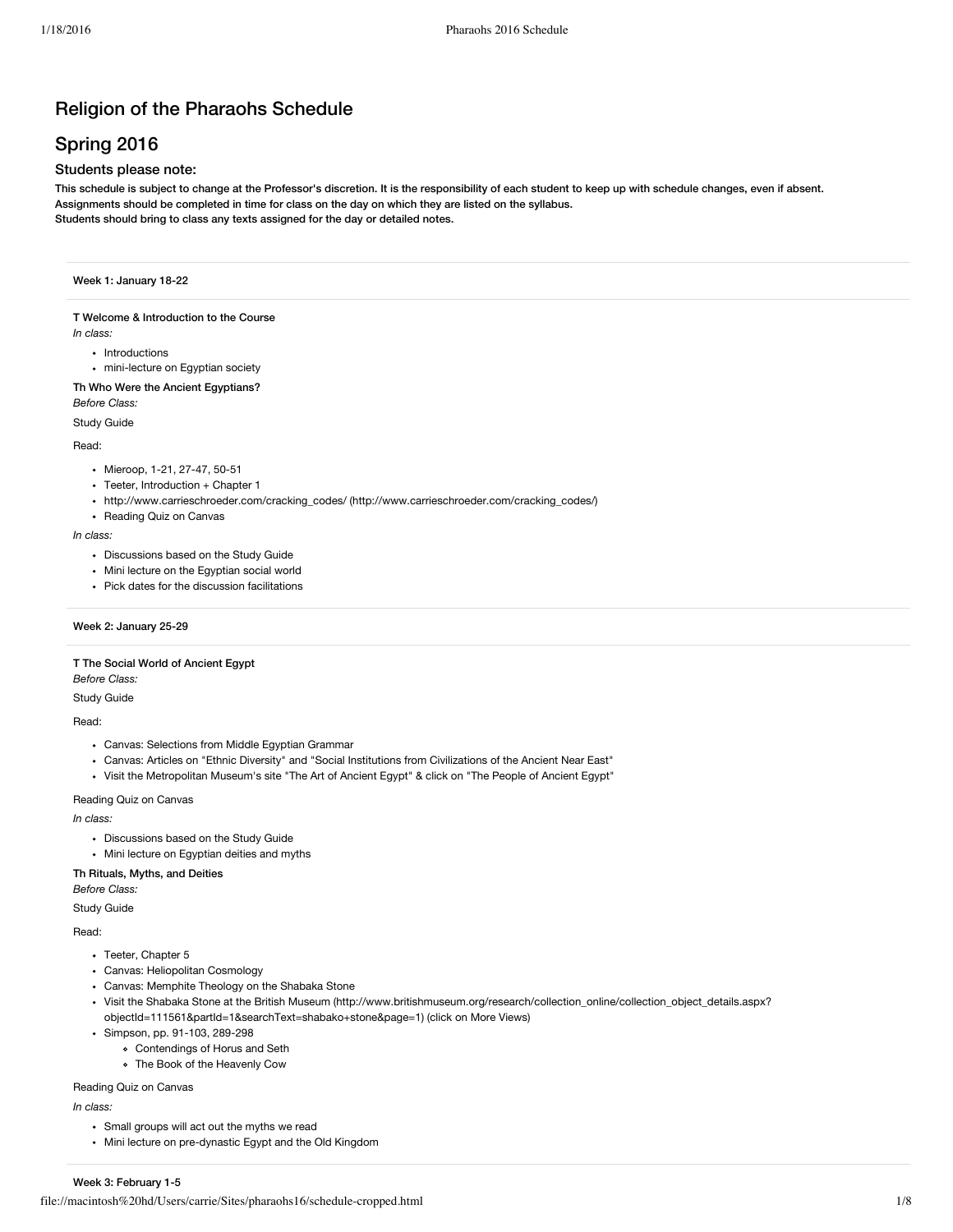## T Old Kingdom Religion and History *Before Class:*

Study Guide

## Read:

- Mieroop, 52-55, 62-74 [refer back to the timeline on p. 55 to reinforce names and chronology]
- Simpson, 127-150
	- o Instruction of Hardedef
	- Maxims of Ptahhotep
	- Teaching for the Vizier Kagemni
- Explore the Introduction and the sections on "Royalty," "Officials and their Families," "Artisans and Occupations," and "Objects from Daily Life" on the Metropolitan Museum's exhibit Egyptian Art in the Age of the Pyramids

[\(http://web.archive.org/web/20110629145816/http://www.metmuseum.org/explore/new\\_pyramid/PYRAMIDS/HTML/el\\_pyramid\\_Intro.htm\)](http://web.archive.org/web/20110629145816/http://www.metmuseum.org/explore/new_pyramid/PYRAMIDS/HTML/el_pyramid_Intro.htm)

#### Reading Quiz on Canvas

*In class:*

- Discussions based on the Study Guide
- Mini lecture on OK funerary practices

### Th Old Kingdom Funerary Practices

*Before class:*

Study Guide

#### Read:

- Teeter, 119-131
- Simpson, 401-413 (OK Autobiographies)
- Canvas: Old Kingdom funerary inscriptions
- Visit various OK tombs online:
	- Tomb of the "two brothers" [\(https://www.bluffton.edu/~sullivanm/egypt/saqqara/twobros/twobros.html\)](https://www.bluffton.edu/~sullivanm/egypt/saqqara/twobros/twobros.html) at Saqqara
	- Mastaba Tomb of Perneb [\(http://www.metmuseum.org/works\\_of\\_art/collection\\_database/egyptian\\_art/mastaba\\_tomb\\_of\\_perneb/objectview.aspx?](http://www.metmuseum.org/works_of_art/collection_database/egyptian_art/mastaba_tomb_of_perneb/objectview.aspx?collid=10&oid=100000099) collid=10&oid=100000099): (Be sure to scroll down and click on all of the "Additional Views")
	- The Tomb of Ti at Saqqara:
		- http://egyptsites.wordpress.com/2009/02/20/tomb-of-ti/ [\(http://egyptsites.wordpress.com/2009/02/20/tomb-of-ti/\)](http://egyptsites.wordpress.com/2009/02/20/tomb-of-ti/)
		- http://www.youtube.com/watch?v=aBFNvUWrMFo [\(http://www.youtube.com/watch?v=aBFNvUWrMFo\)](http://www.youtube.com/watch?v=aBFNvUWrMFo)
		- http://www.shaav.com/travel/egypt/saqqara/saqqara-tombti-statue.htm [\(http://www.shaav.com/travel/egypt/saqqara/saqqara-tombti-statue.htm\)](http://www.shaav.com/travel/egypt/saqqara/saqqara-tombti-statue.htm)
	- Another OK mastaba [\(http://oi.uchicago.edu/gallery/pa\\_egypt\\_sak/index.php/n14420\\_72dpi.png?action=big&size=resize&fromthumbnail=true\)](http://oi.uchicago.edu/gallery/pa_egypt_sak/index.php/n14420_72dpi.png?action=big&size=resize&fromthumbnail=true)

## Reading Quiz on Canvas

*In class:*

- Discussions based on the Study Guide
- Mini lecture on the Pyramids

#### Week 4: February 8-12

## T Pyramids

*Before Class:*

Study Guide

#### Read:

- Mieroop, 55-62, 76, 82-83
- Simpson, 247-262
- Canvas: Selections from Grimal on the Pyramids
- Take the Google street level tour of Giza plateau
- Reading Quiz on Canvas

#### *In class:*

- Discussions based on the Study Guide
- Mini lecture on pyramids
- Begin setting up websites and blogs (BRING LAPTOP OR TABLET)

#### Th The Sphinx, End of the OK, 1 IP

*Before Class:*

#### Study Guide

Read:

- Mieroop, 74-92
- Simpson, 13-22
- Canvas: selection TBA on the Sphinx

Reading Quiz on Canvas

*In class:*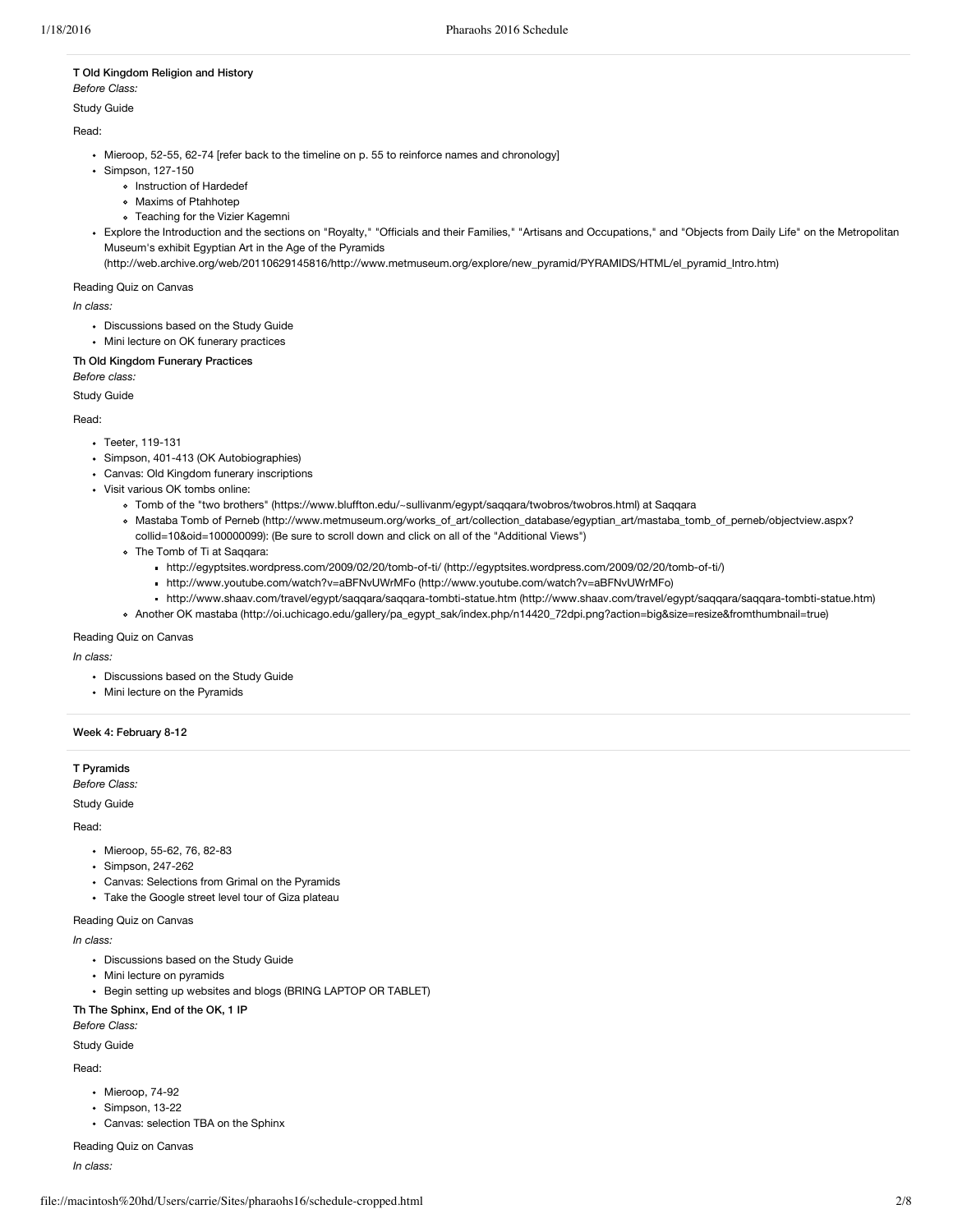- Discussions based on the Study Guide
- Mini lecture on the sphinx
- Mini lecture on the First Intermediate Period and Middle Kingdom

#### F Blog setup due

Domain registered (20 points)

Wordpress or other blog app installation (20 points)

Theme installation/customization (100 points), should include at minimum:

- Website title
- image if you want one
- revision/deletion of "hello world" post
- revision of "about" page
- NB: this is YOUR website/ you do not need to give it a title that is just about this course. Pick a domain name and title that will last beyond this course.

#### Week 5: February 15-19

## T Middle Kingdom History and Religion

## *Before Class:*

Study Guide

#### Read:

- Mieroop, 93-119
- Simpson, 188-210, 166-171, 337-38
	- Admonitions of an Egyptian Sage (Ipuwer)
	- Teaching of King Amenemhet I for His Son Senwosret
	- stela of Sesostris/Senwosret III
- Check out some Middle Kingdom art. Links TBA

#### Reading Quiz on Canvas

*In class:*

- Discussions based on the Study Guide
- Mini lecture on the Middle Kingdom history and funerary practices

#### Th Middle Kingdom Funerary Practices *Before Class:*

Study Guide

## Read:

- Mieroop, 120-124
- Teeter, 132-147
- Simpson, 178-187, 263-266, 339-344, 418-427
	- The Man Who Was Weary of Life
	- Coffin Texts
	- The Neferhotep Stela
	- Amenemhet and Khnumhotep II at Beni Hasan
	- The Stela of Iykhernofret (Abydos)

## Reading Quiz on Canvas

*In class:*

- Discussions based on the Study Guide
- Mini lecture on the Middle Kingdom funerary practices
- Mini lecture on Middle Kingdom religion in literature

## F Blog post #1 Deadline A noon

Post link to your blog post in Canvas. If you put it behind a password, include the password in Canvas. Posts will receive grade and comments by deadline B. Revisions for regrading due on deadline C

#### Week 6: February 22-26

## M Blog post #1 Deadline B 5 pm

Post link to your blog post in Canvas. If you put it behind a password, include the password in Canvas. Posts will receive grade and comments.

T MK Literature

*Before Class:*

Study Guide

Read:

- Simpson, 25-66, 431-37
	- Eloquent Peasant
	- Shipwrecked Sailor
	- Sinuhe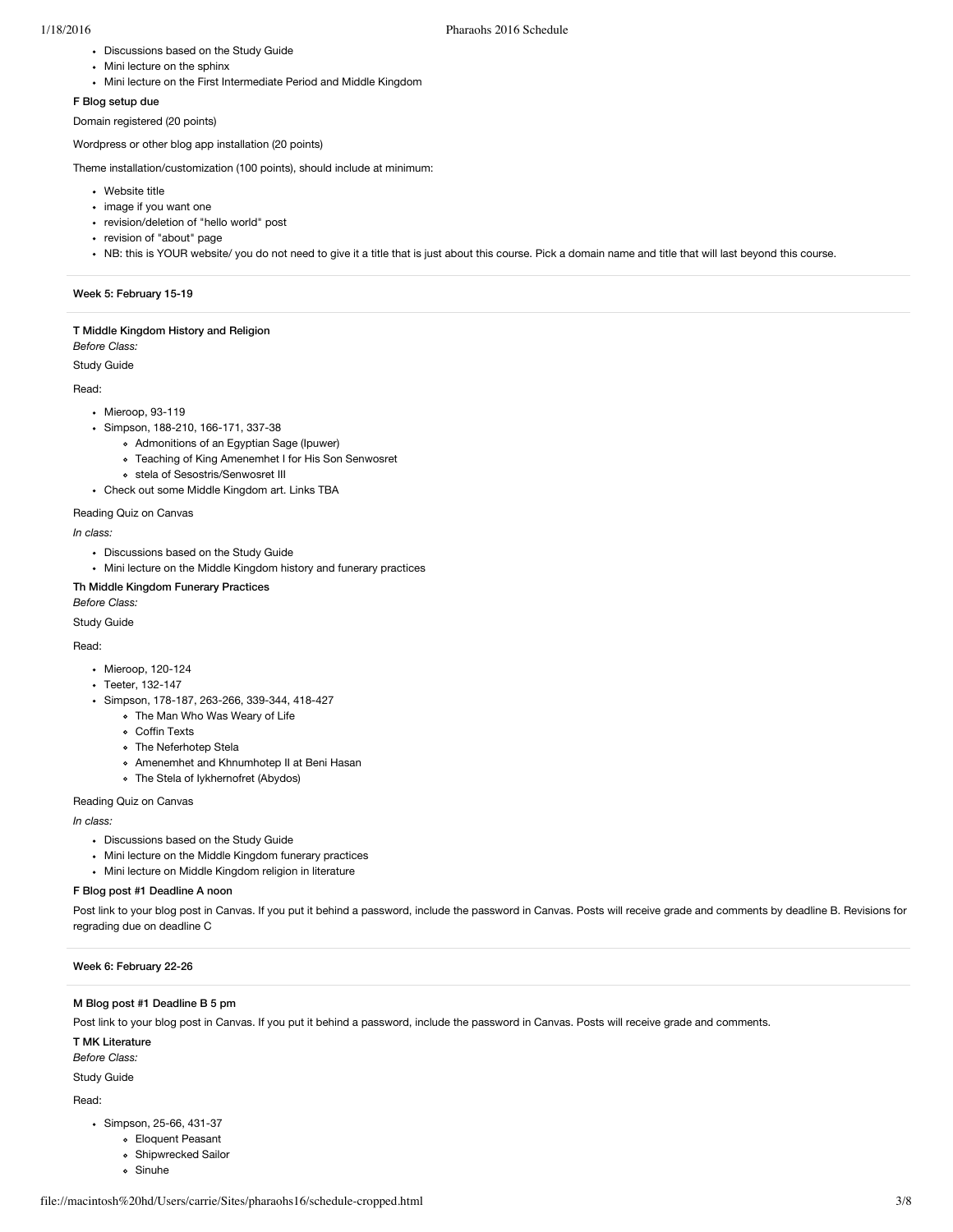## Satire on the Trades

# Reading Quiz on Canvas

- *In class:*
	- Discussions based on the Study Guide
- Mini lecture on the Second Intermediate Period and New Kingdom

## Th Early NK

### *Before Class:*

Study Guide

## Read:

- Cooney, selections from chapters 1-3 TBA
- Simpson, 345-50 (Kamose)
- Canvas: selections of funerary stela (including Hatshepsut's obelisk)

### Reading Quiz on Canvas

*In class:*

Discussions based on the Study Guide

## F Blog post #1 Deadline C 5 pm

Post link to your blog post in Canvas. If you put it behind a password, include the password in Canvas. If this is a revision of a Deadline A post, be sure to put this informatic Canvas so I know you have revised. Posts will receive grades only.

## Week 7: February 29-March 4

## T Hatshepsut

*Before Class:*

Study Guide

### Read:

- Cooney, selections TBA in chapters 4-7
- http://ngm.nationalgeographic.com/2009/04/hatshepsut/garrett-photography [\(http://ngm.nationalgeographic.com/2009/04/hatshepsut/garrett-photography\)](http://ngm.nationalgeographic.com/2009/04/hatshepsut/garrett-photography)

## Reading Quiz on Canvas

#### *In class:*

Special Guest: Dr. Cooney!

## Th Hatshepsut and Tuthmosids wrapup

*Before Class:*

## Study Guide

#### Read:

- Cooney, chapters 8-10 selections TBA
- Simpson, 351-355 (Stela of Thutmose III)

## Reading Quiz on Canvas

*In class:*

- Discussions based on the Study Guide
- Mini lecture on the Amarna period

## Week 8: March 7-11

T Amarna *Before Class:*

Study Guide

#### Read:

- Mieroop, 184-212
- Teeter, Chapter 10
- Simpson, 278-283
- Check out the Amarna art from an exhibit at the Boston MFA [\(http://www.mfa.org/node/9415\)](http://www.mfa.org/node/9415)
- Check out the current excavations at Amarna [\(http://www.amarnaproject.com\)](http://www.amarnaproject.com/)

## Reading Quiz on Canvas

*In class:*

- Debate on the Amarna era
- Mini lecture on the later NK

Th Tutankhamun and the Later NK

## *Before Class:*

Study Guide

Read:

Mieroop 206-9 ("Akhenaten's successors"+ box on Tutankhamun's stela), box 8.1 on p. 211, 212-225, 230-32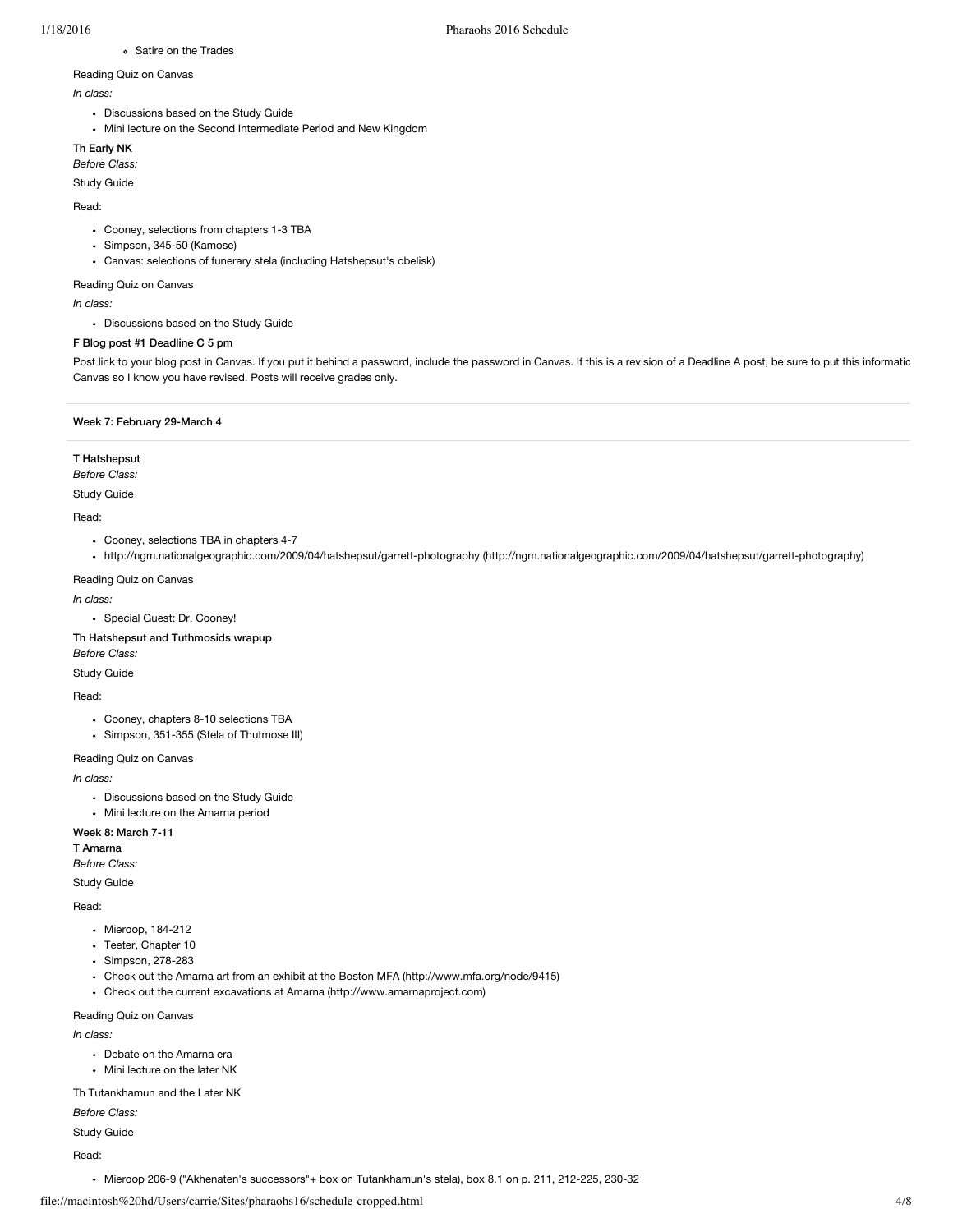- Visit Tutankhamun's tomb [\(http://www.thebanmappingproject.com/sites/browse\\_tomb\\_876.html\)](http://www.thebanmappingproject.com/sites/browse_tomb_876.html)
	- read about the tomb
	- click to look at the site drawings (on right)
	- click on the link to launch the tomb in the Atlas (lower right)
	- in the Atlas: watch the movie; after watching the movie, click on the "Description" tab and then click around the map to read about the tomb and see photos
- View photographs of the discovery of Tutankhamun's tomb [\(http://oi.uchicago.edu/museum/special/tut/\)](http://oi.uchicago.edu/museum/special/tut/) (click on Image Gallery for the photos):
- Simpson, 361-366 (Bentresh Stela), 284-88 (Penitential hymns)
- Canvas: additional NK inscriptions

Reading Quiz on Canvas

*In class:*

Discussions based on the Study Guide

## Week 9: SPRING BREAK

Week 10: March 21-25 T NK Funerary Practices *Before Class:*

Study Guide

Read:

- Mieroop, 233-247
- Canvas: Selections the Book of the Dead
- Visit and spend a LONG time at the Theban Mapping Project [\(http://www.thebanmapping%20project.com\)](http://www.thebanmapping%20project.com/)
	- Open the Atlas for the Valley of the Kings to:
	- view the movie
	- Read the "Description" overivew
	- Click on the bar on the top of the Atlas that says Valley of the Kings and select tomb KV 14 for Tausert and Setnakht for a 3D tour
	- Go to the "Articles" section and read at least two articles of your choice
	- Explore other tombs, images, aspects of the site

Optional: More 3d tours (requires downloading special software) at

- http://www.osirisnet.net/3d-tours/qv66/e\_qv66-tour.htm [\(http://www.osirisnet.net/3d-tours/qv66/e\\_qv66-tour.htm\)](http://www.osirisnet.net/3d-tours/qv66/e_qv66-tour.htm)
- http://www.osirisnet.net/3d-tours/e\_3d-tours.htm [\(http://www.osirisnet.net/3d-tours/e\\_3d-tours.htm\)](http://www.osirisnet.net/3d-tours/e_3d-tours.htm)

## Reading Quiz on Canvas

*In class:*

- Discussions based on the Study Guide
- Mini lecture on Said's Orientalism and The Mummy (1932)

Th The Book of the Dead and Colonial Egypt in Popular Culture

*Before Class:*

Study Guide

Read:

Canvas: Said, Orientalism selections

Watch *The Mummy* (1932) in screening TBA

#### Reading Quiz on Canvas

*In class:*

- Discussions based on the Study Guide
- Mini lecture on popular religion

#### Week 11: March 28-April 1

T Popular Religion and Magic

*Before Class:*

Study Guide

Read:

Teeter, Chapters 6, 8, 9

Reading Quiz on Canvas

*In class:*

- Discussions based on the Study Guide
- Mini lecture on the "end of pharaonic Egypt"

Th Priests and Temples

*Before Class:*

Study Guide

Read: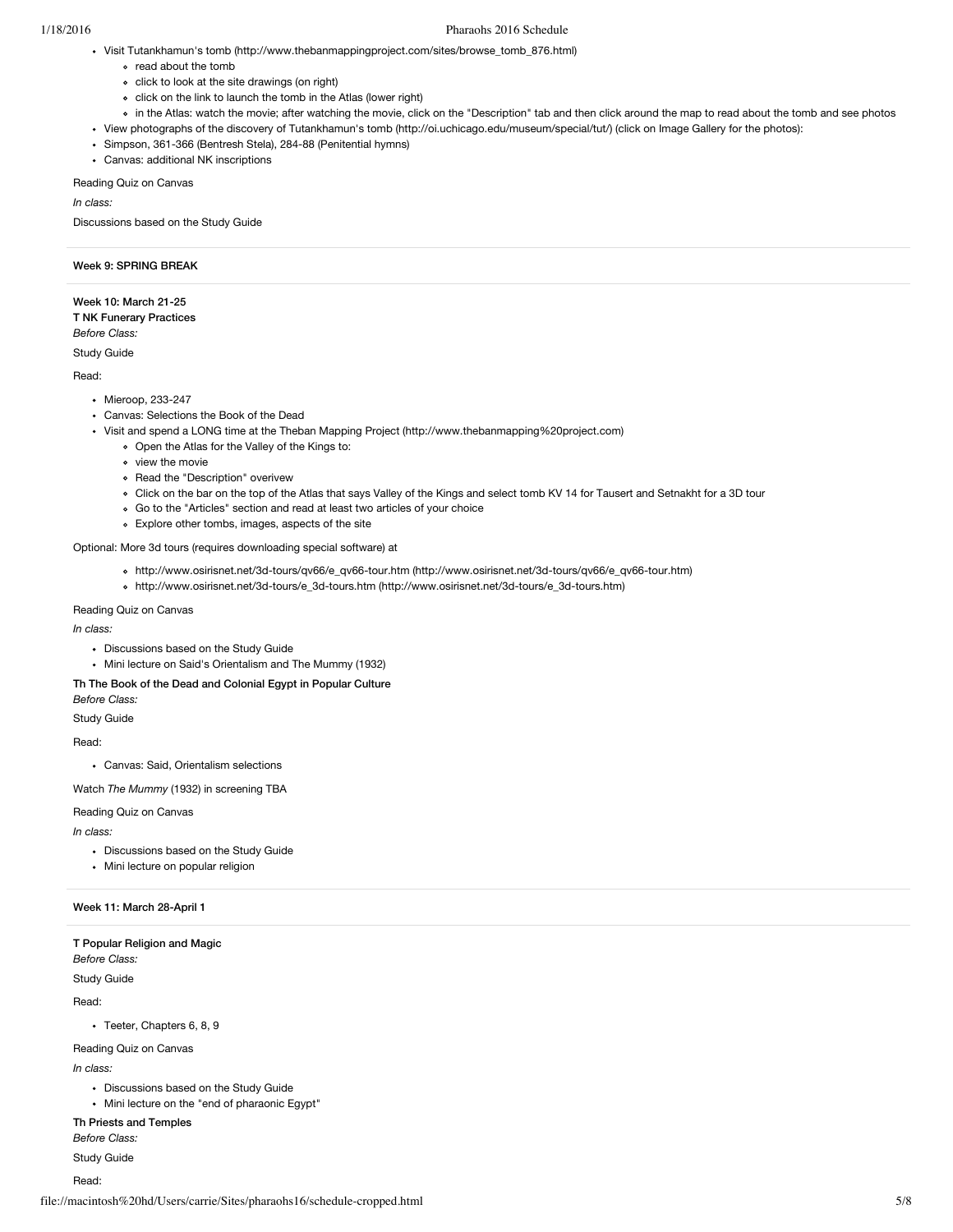## • Teeter, Chapter 2

Visit the Temple of Abu Simbel and Sety I's/Ramses II's Temple at Abydos:

- http://www.bluffton.edu/~sullivanm/egypt/abusimbel/ramses/ramses.html
- http://www.bluffton.edu/~sullivanm/egypt/abusimbel/nefertari/nefertari.html
- http://www.pbs.org/empires/egypt/special/virtual\_egypt/abydos.html

## Reading Quiz on Canvas

#### *In class:*

- Discussions based on the Study Guide
- Mini lecture on Luxor, Karnak, and festivals

## F Blog post #2 Deadline A noon

Post link to your blog post in Canvas. If you put it behind a password, include the password in Canvas. Posts will receive grade and comments by deadline B. Revisions for regrading due on deadline C

#### Week 12: April 4-8

### M Blog post #2 Deadline B 5 pm

Post link to your blog post in Canvas. If you put it behind a password, include the password in Canvas. Posts will receive grade and comments.

## T Monumental Temples and Festivals

*Before Class:*

Study Guide

Read:

- Teeter, Chapters 3-4
- Visit the "divine temples" of Luxor and Karnak:
	- Digital Karnak [\(http://dlib.etc.ucla.edu/projects/Karnak/\)](http://dlib.etc.ucla.edu/projects/Karnak/) (3d renderings, time maps, etc.)
	- http://www.bluffton.edu/~sullivanm/egypt/luxor/luxor.html [\(http://www.bluffton.edu/~sullivanm/egypt/luxor/luxor.html\)](http://www.bluffton.edu/~sullivanm/egypt/luxor/luxor.html)
	- http://www.bluffton.edu/~sullivanm/egypt/karnak/karnak.html [\(http://www.bluffton.edu/~sullivanm/egypt/karnak/karnak.html\)](http://www.bluffton.edu/~sullivanm/egypt/karnak/karnak.html)
- Visit "mortuary temples":
	- The Ramesseum (Rameses II's Mortuary Temple) at: http://www.bluffton.edu/~sullivanm/egypt/thebes/ramesseum/ramesseum.html [\(http://www.bluffton.edu/~sullivanm/egypt/thebes/ramesseum/ramesseum.html\)](http://www.bluffton.edu/~sullivanm/egypt/thebes/ramesseum/ramesseum.html)
	- Medinet Habu (Rameses III's Mortuary Temple) at: http://www.bluffton.edu/~sullivanm/egypt/thebes/medhabu/medhabu.html [\(http://www.bluffton.edu/~sullivanm/egypt/thebes/medhabu/medhabu.html\)](http://www.bluffton.edu/~sullivanm/egypt/thebes/medhabu/medhabu.html)

#### Reading Quiz on Canvas

*In class:*

- Discussions based on the Study Guide
- Mini lecture on NK Funerary practices

## Th Piye, Greece, and Rome

*Before Class:*

Study Guide

#### Read:

- Simpson, 367-385 (Victory Stela of Piye)
- Mieroop 316-336, 341-43

#### Visit

- The temple at Philae [\(https://www.bluffton.edu/~sullivanm/egypt/philae/philae.html\)](https://www.bluffton.edu/~sullivanm/egypt/philae/philae.html) (4 pages)
- Roman era art at the Metropolitan [\(http://www.metmuseum.org/toah/hi/hi\\_egypt39.htm\)](http://www.metmuseum.org/toah/hi/hi_egypt39.htm) (especially the mummy masks)
- Cleopatra exhibit
	- [\(https://web.archive.org/web/20110201020831/http://www.britishmuseum.org/explore/online\\_tours/egypt/cleopatra\\_history\\_to\\_myth/cleopatra\\_of\\_egypt\\_from\\_histo.a](https://web.archive.org/web/20110201020831/http://www.britishmuseum.org/explore/online_tours/egypt/cleopatra_history_to_myth/cleopatra_of_egypt_from_histo.aspx)spx)

### Reading Quiz on Canvas

Optional: Watch a scene from the play Antony and Cleopatra

[\(http://www.britishmuseum.org/whats\\_on/past\\_exhibitions/2012/shakespeare\\_staging\\_the\\_world/videos/cleopatra.aspx\)](http://www.britishmuseum.org/whats_on/past_exhibitions/2012/shakespeare_staging_the_world/videos/cleopatra.aspx)!

*In class:*

- Discussions based on the Study Guide
- Mini lecture on the Exodus

#### F Blog post #2 Deadline C 5 pm

Post link to your blog post in Canvas. If you put it behind a password, include the password in Canvas. If this is a revision of a Deadline A post, be sure to put this informatic Canvas so I know you have revised. Posts will receive grades only.

## Week 13: April 11-15

Th Exodus *Before Class:* Study Guide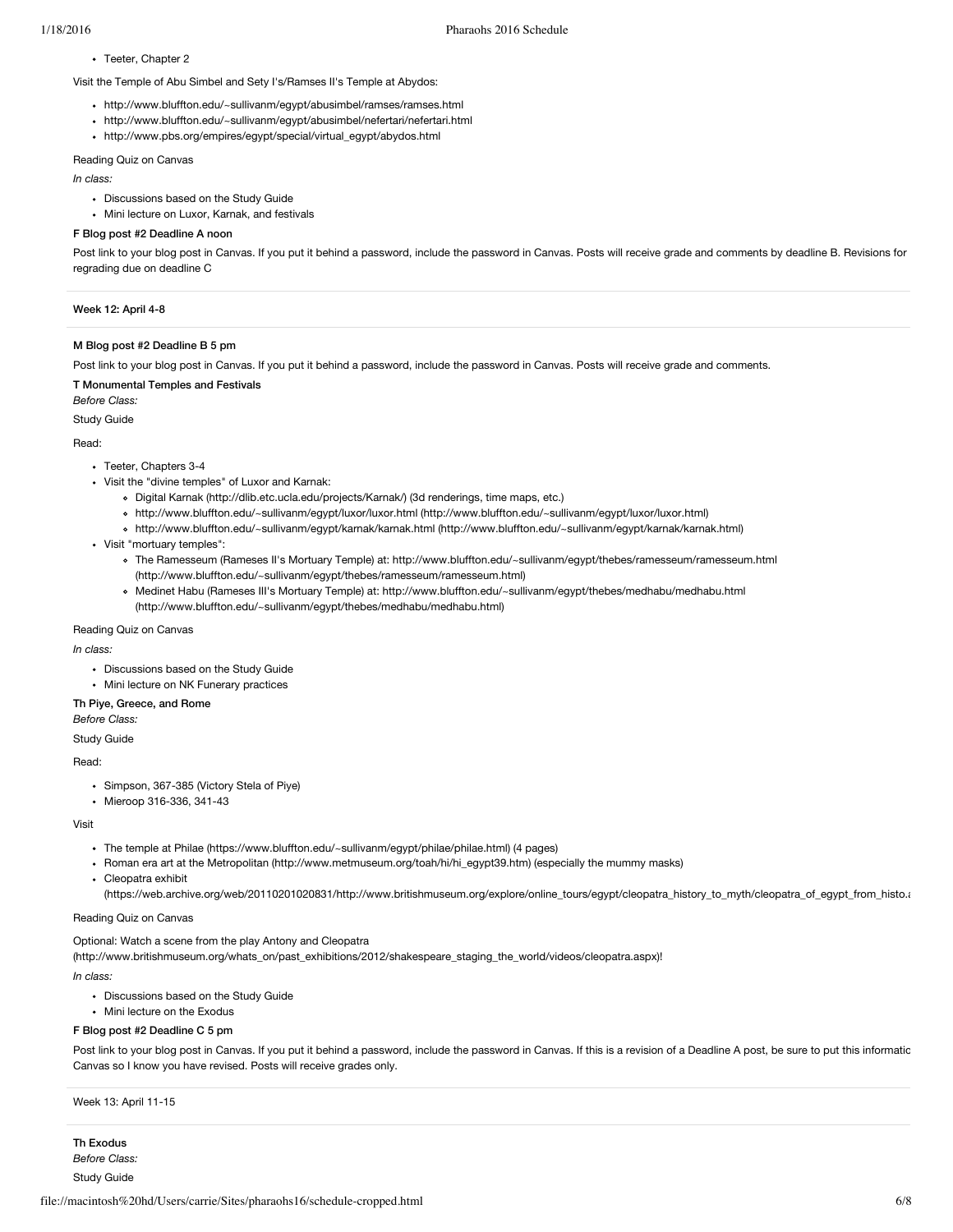## 1/18/2016 Pharaohs 2016 Schedule

Read:

- Exodus 1:1-6:13, 6:28-7:13, 11:1-14:31 in a Christian or Jewish Bible (if you don't have a bible, click HERE for Exodus chapters 1-14)
- View Prince of Egypt (Screening TBA, also on Amazon Instant Video and on reserve at the library): take notes! esp. see study guide
- Canvas: Selections on slave spirituals

*In class:*

- Discussions based on the Study Guide
- Mini lecture on race

#### Th Egypt and race in modernity *Before Class:*

Study Guide

#### Readings TBA

*In class:*

- Discussions based on the Study Guide
- Mini lecture on the Stargate and imperialism

## Week 14: April 18-22

#### M Blog post #3 Deadline A noon -- THIS DEADLINE IS MOVABLE DEPENDING ON DATE OF FIELD TRIP

Post link to your blog post in Canvas. If you put it behind a password, include the password in Canvas. Posts will receive grade and comments by deadline B. Revisions for regrading due on deadline C

T No class (make up for field trip) Blog post #3 Deadline B 5 pm -- THIS DEADLINE IS MOVABLE DEPENDING ON DATE OF FIELD TRIP

Post link to your blog post in Canvas. If you put it behind a password, include the password in Canvas. Posts will receive grade and comments.

Th Stargate and Imperialism

*Before Class:* Study Guide

Watch Stargate in screening TBA or from copies on reserve at library

*In class:*

- Discussions based on the Study Guide
- Mini lecture on Peters and antiquities laws

### F Blog post #3 Deadline C 5 pm -- THIS DATE IS MOVEABLE DEPENDING ON DATE OF FIELD TRIP

Post link to your blog post in Canvas. If you put it behind a password, include the password in Canvas. If this is a revision of a Deadline A post, be sure to put this informatic Canvas so I know you have revised. Posts will receive grades only.

## Week 15: April 25-29

### T Egyptology and Egyptological Fantasies

*Before Class:*

Study Guide

Peters, half the book

*In class:*

Discussions based on the Study Guide

Th Egyptology and Egyptological Fantasies part 2

*Before Class:*

Study Guide

Peters, finish the book

*In class:*

- Discussions based on the Study Guide
- Begin Al Mummia ("The Mummy"/Night of Counting the Years)

## Week 16: May 2-6

T Ancient Egypt in 20th century Egypt's Culture, conclusions *Before Class:* Study Guide Finish watching Al Mummia on your own *In class:* Discussions based on the Study Guide Course evaluations F Blog post #4 & Overall blog refinement Deadline A 6 pm